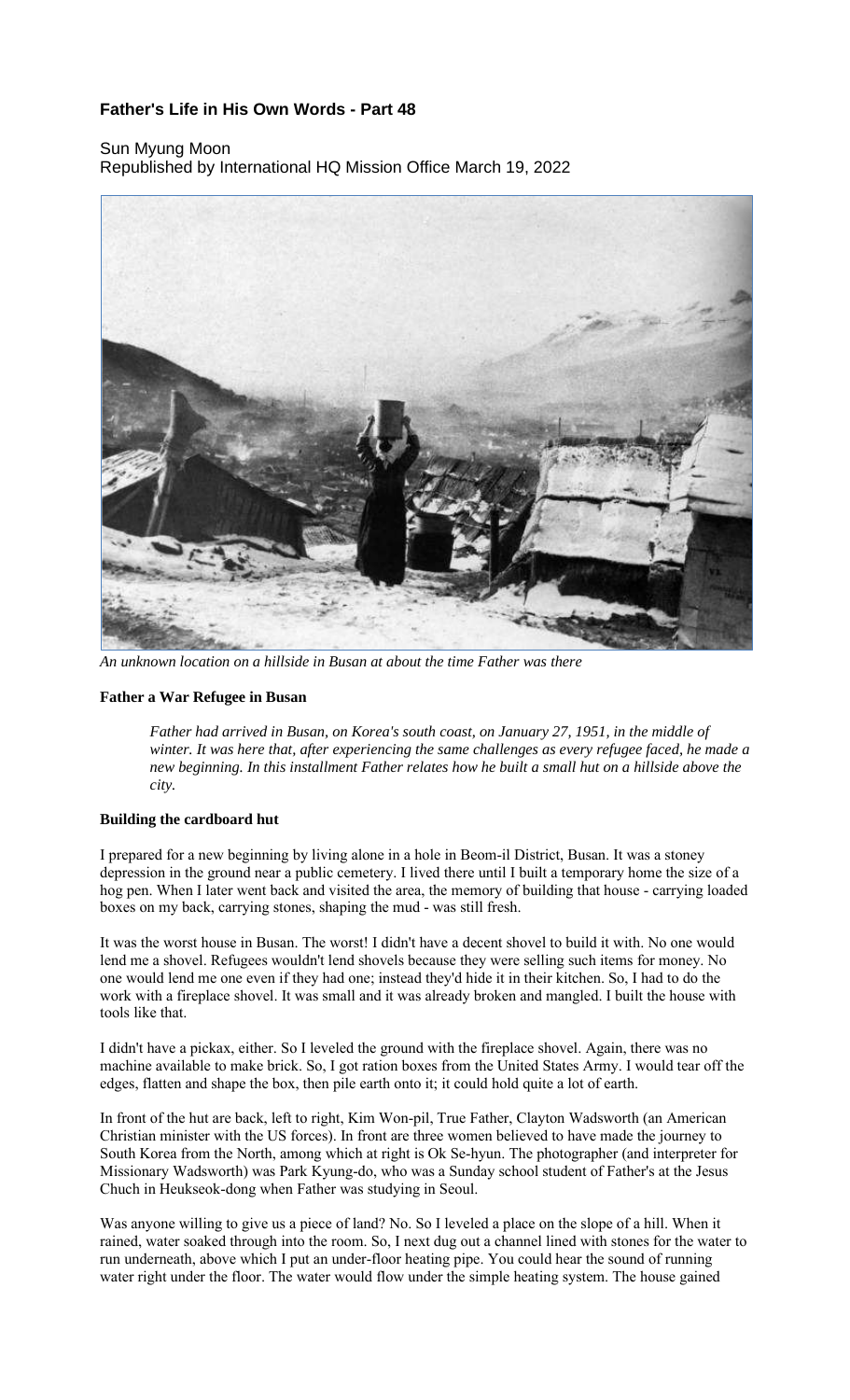

notoriety. It was a shabby place made of mud and rocks. That's how I constructed that hut on that slope with a roof made of old boxes.

It was the most ramshackle of shacks. Inside, you could see a bolder $[1]$  - since I had built the house against it. There was a small table and canvas for doing paintings on. Those were our treasures; there was nothing else. It was actually a pitiful place.

However, even when I was sleeping inside the house, I was following the main path to becoming a more devoted son to God than anyone enjoying glory in any palace on earth. I wished to reach a stage of deep inner heart that no one could duplicate. Whether I stayed under a building's eaves or in the hut, I thought I must attend God there - yet my efforts were still inadequate.

When winter came, life became more difficult and inconvenient; it rained, the wind blew, and I caught a cold and sniffles from being in a cold room. What's more, I bore a huge responsibility, yet had a hungry stomach, and no proper clothing. It was a most difficult time. Still, one shouldn't be despondent, because it is the same trail that the great teachers have blazed. I upheld God's will, so you should also continue on from the point of unity in heart.

At one time, I missed that one room so much. I longed for that one room, thinking that though it was crumbling like an old farm shack, I would live in that room, loving it more than anywhere else and treating it as if it were more valuable than a royal palace. By that, I mean that I hoped to offer my sincere, dedicated effort in the land God had chosen. I didn't want to do that in the satanic world's land. You will never know how much effort I exerted.

# **A time of living rough**

I was wearing the same rags for four months because there was nowhere to wash them. I was the king of beggars, the quintessential beggar at that time. I didn't have extra clothes, so I turned my pants inside out again. I wore green U.S. military fatigues and Japanese shoes. Still, I told myself all of it was part of the indemnity providence. That is why I walked around wearing rags from America, Korea and Japan. I was not ashamed of myself for wearing clothes like that.

From outward appearances, I was a nobody at that time. I looked like a person of no importance at all. I was badly in need of a shave; my face was as darkly tanned as it could be, and my attire was a mixture of Eastern and Western. Yet that story has great power today.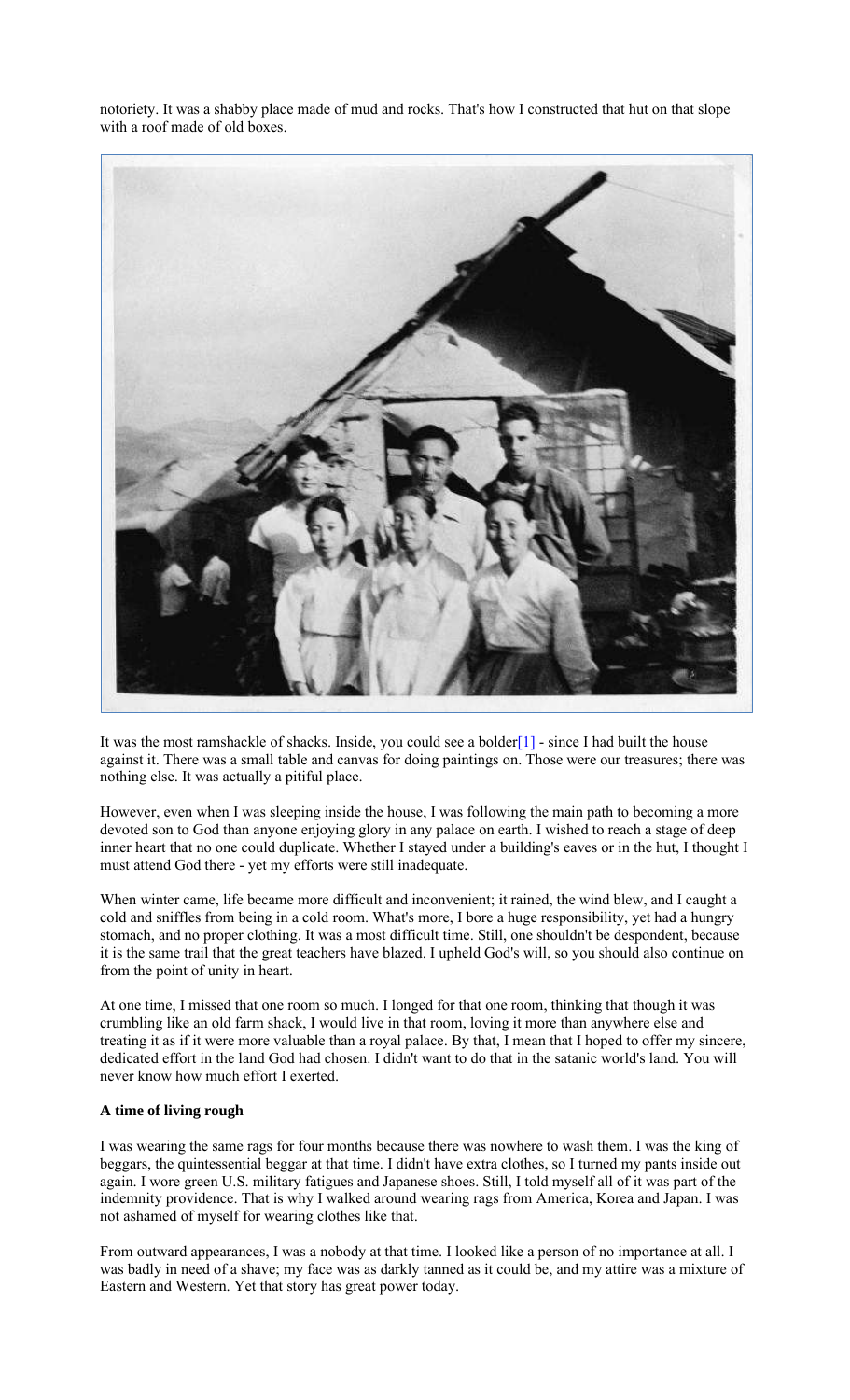## **Prayer looking over Busan harbor**

I went up the hill in Busan's Beom-il District and prayed. I had many serious spiritual battles with Satan, grabbing him by the collar and slashing him in the belly. I fought, saying, "As long as you don't defeat me in this fight, the day will come when you'll kneel down." I began in this way.



*The cardboard hut Father built on the hillside in Busan in 1951*

In that most wretched situation, I shed blood, tears, sweat - all of these. What was to be done at that critical point, in that miserable era where the nation's ideology had no direction to move? I pioneered that lonely road by myself with the heart that I was praying as a representative of the Korean people.

It seems only yesterday that I looked at all the ships that sailed into port, blowing out smoke as if to say, "Here, look at me!" I would pray, "A time will come when I too can make such a ship with my own hands and come into Busan port as a person returning home with honors."

As I would sit and look on, I would think to myself, "I will cross the great ocean, go to other countries and sow the seeds of the heart-to-heart relationships that I have long yearned for." I offered such a prayer as I gazed upon the Busan coastline.

God is really fond of fun, so at such times He would console me by telling me, "Look here. The world will become like this in the future," and He'd show me a vision of Heaven's great trading vessel carrying me at its stern and a great multitude of people cheering.

Do you know the holy ground at Beomnaetgol in Busan? You need to know how I grieved bitterly in my heart on the rock there. Do you know what kind of a prayer I offered to God at the time of the Korean War as I looked at Busan port filled with freight vessels carrying weapons? You need to understand that. Everything I prayed for has come to pass.

The Korean War was still going on. In those days, fleets of ships delivering U.S. military ordnance filled the port. Every morning when I woke up, I made it a rule to count the ships. Usually, there were fifty; sometimes I counted more than a hundred. In this way, I could see how the war was developing…. This seems like yesterday to me.

## **Closeness in heart**

Won-pil suggested he go out to make money, and I told him to do so. At that time, I was writing the first